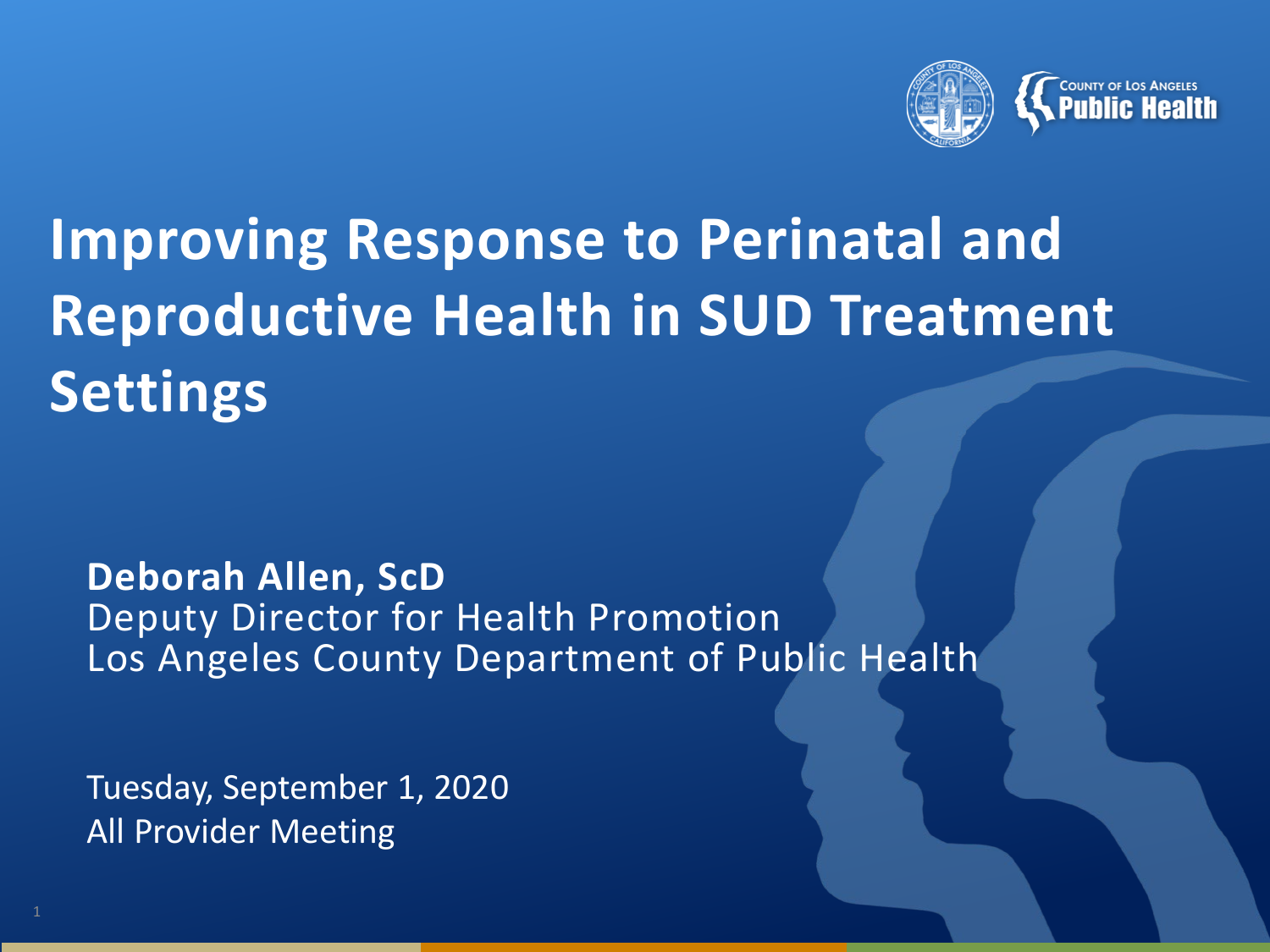

## **Making the Connection: Reproductive Health, Pregnancy and SUD**

- Why this conversation is important for Los Angeles
- How this relates to your services
- Moving towards integration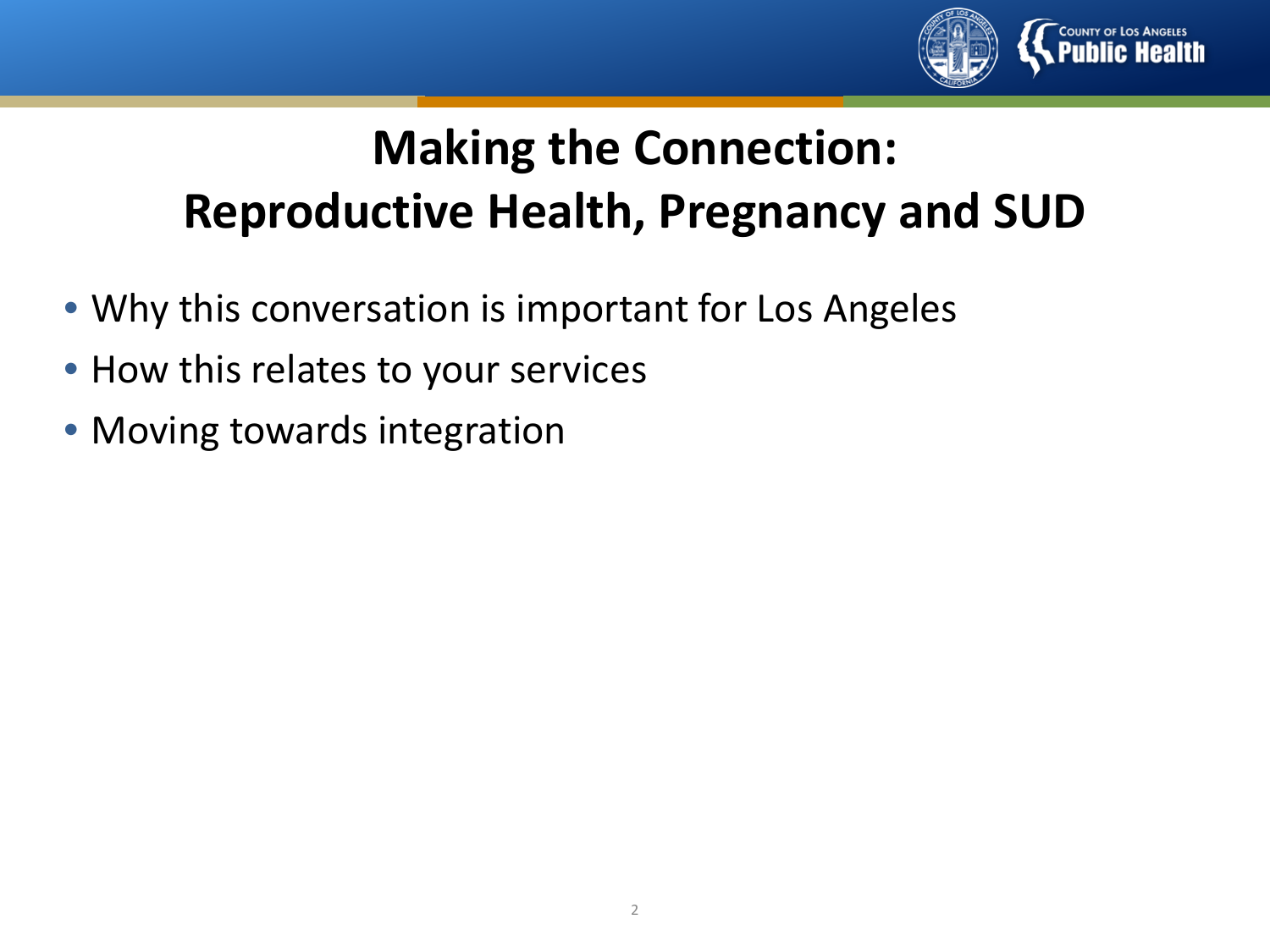

## **SUD and SRH**

- Half of pregnancies in the US are unintended
	- Increased risk of prenatal exposure to alcohol and substances before a woman knows she is pregnant
	- Need for conversations about pregnancy intention and preconception care
- Linked to:
	- Diminished fertility
	- Miscarriage
	- Higher likelihood of sexually transmitted infections and HIV
		- Increasing rates of mother-to-fetus syphilis (congenial syphilis)
	- Higher likelihood of domestic/sexual violence (DSV) by an intimate partner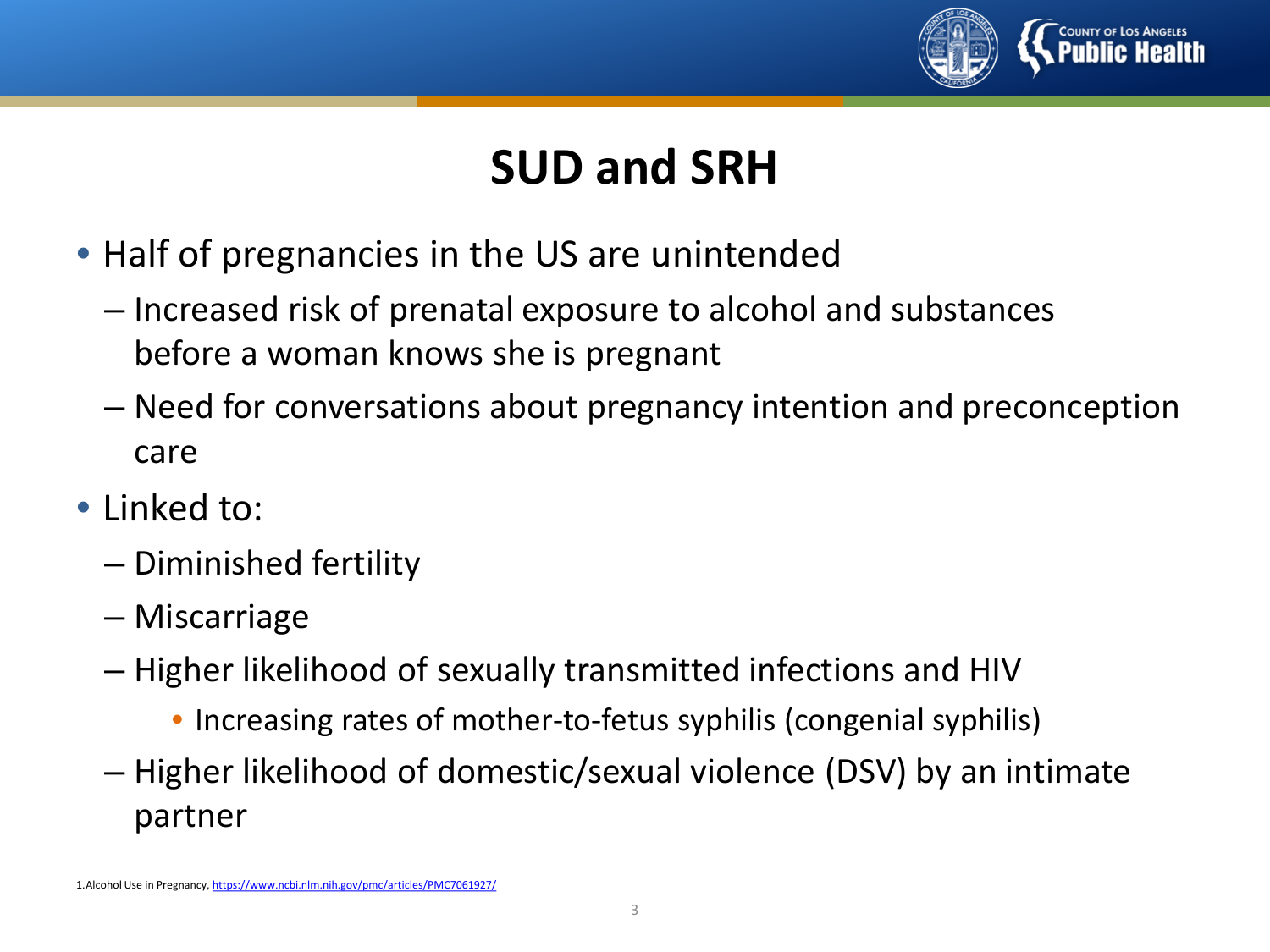

## **SUD and Pregnancy**

- Significant public health concern locally and nationally
- National prevalence of pregnant women with OUD at labor and delivery has more than quadrupled from 1999 to 2014
- 18% of US women use alcohol in the first trimester
- Family history of SUD increases risk for substance use during pregnancy
	- Prenatal exposure to substances perpetuates the cycle of generational addiction

2.Effects of prenatal alcohol and cigarette exposure on offspring substance use in multiplex, alcohol-dependent families ,<https://pubmed.ncbi.nlm.nih.gov/25581650/>

3.Opioid Prescription Claims Among Women of Reproductive Age — United States, 2008–2012, <https://www.cdc.gov/mmwr/preview/mmwrhtml/mm6402a1.htm>

*4.Vital Signs:* Prescription Opioid Pain Reliever Use During Pregnancy — 34 U.S. Jurisdictions, 2019, <https://www.cdc.gov/mmwr/volumes/69/wr/mm6928a1.htm> 5.SAMHSA, The NAUSH Report, file:///C:/Users/c195467/Pictures/spot123-pregnancy-alcohol-2013.pdf

<sup>1.</sup>Opioid Use Disorder Documented at Delivery Hospitalization — United States, 1999-2014; [https://www.cdc.gov/mmwr/volumes/67/wr/mm6731a1.htm?s\\_cid=mm6731a1\\_w](https://www.cdc.gov/mmwr/volumes/67/wr/mm6731a1.htm?s_cid=mm6731a1_w)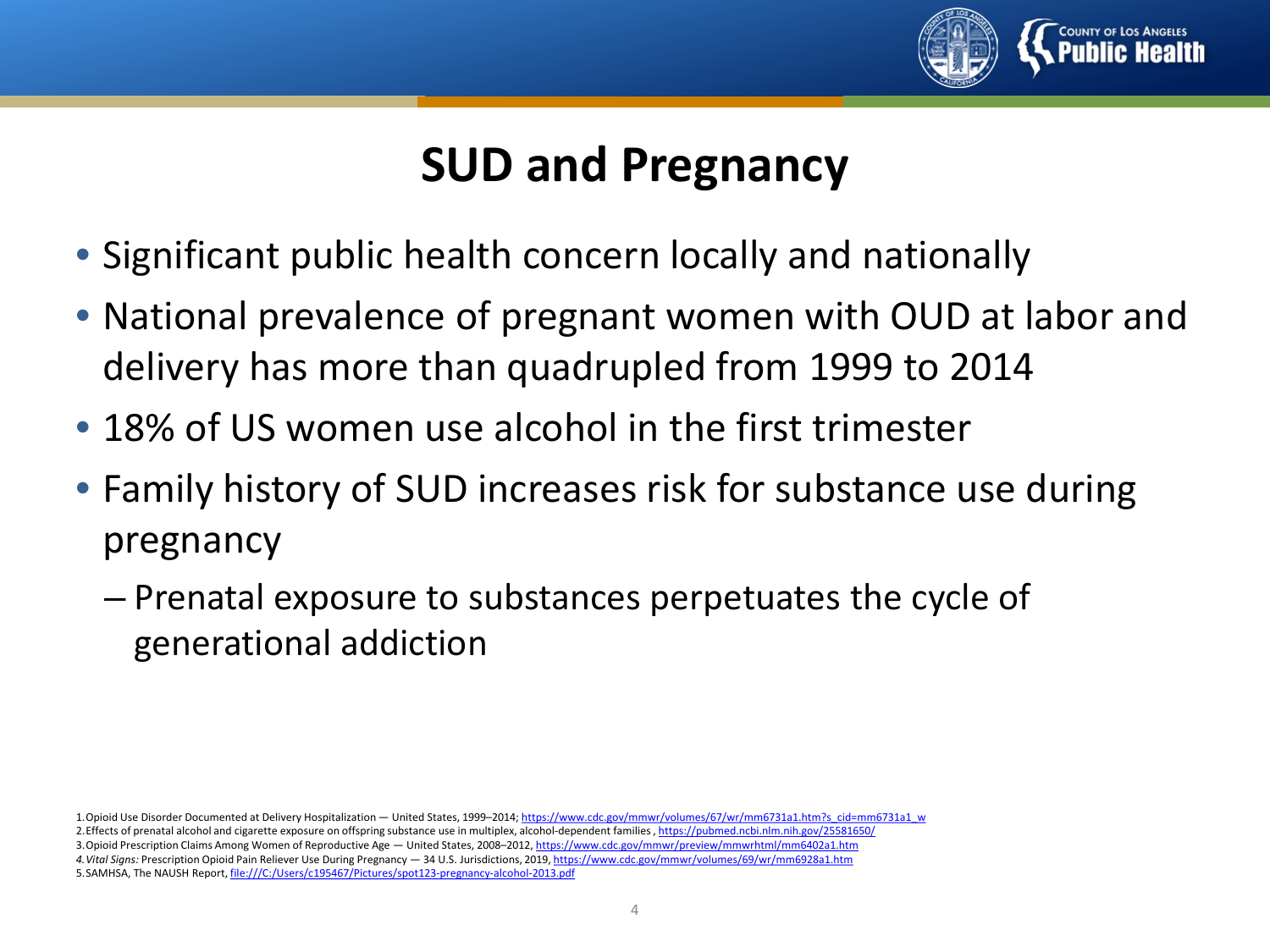

### **Adverse Impacts of SUD on Health Outcomes**

- Preterm birth (<37 weeks gestation)
- Stillbirth
- Low birth weight & growth impairment
- Neurological damage & developmental delays
- Birth defects and malformations
- Breathing & feeding complications
- Neonatal abstinence syndrome (NAS)
- Fetal alcohol spectrum disorder (FASD)
- Neonatal opioid withdrawal syndrome (NOWS)
- Lower likelihood of accessing prenatal care
- Poorer obstetric outcomes
- Maternal death
- Higher likelihood of antenatal ED visits and hospitalizations
- Higher chance of STIs and congenital syphilis (CS)

<sup>1.</sup>Opioid Use Disorder Documented at Delivery Hospitalization — United States, 1999-2014; [https://www.cdc.gov/mmwr/volumes/67/wr/mm6731a1.htm?s\\_cid=mm6731a1\\_w](https://www.cdc.gov/mmwr/volumes/67/wr/mm6731a1.htm?s_cid=mm6731a1_w)

<sup>2.</sup>Opioid Prescription Claims Among Women of Reproductive Age — United States, 2008–2012, <https://www.cdc.gov/mmwr/preview/mmwrhtml/mm6402a1.htm>

*<sup>3.</sup>Vital Signs:* Prescription Opioid Pain Reliever Use During Pregnancy — 34 U.S. Jurisdictions, 2019, <https://www.cdc.gov/mmwr/volumes/69/wr/mm6928a1.htm>

<sup>4.</sup>CDC,<https://www.cdc.gov/reproductivehealth/maternalinfanthealth/substance-abuse/opioid-use-disorder-pregnancy/pdf/MMWR-Opioids-Use-Disorder-Pregnancy-Infographic-h.pdf> 5.Opioid Use Disorder Documented at Delivery Hospitalization — United States, 1999-2014; [https://www.cdc.gov/mmwr/volumes/67/wr/mm6731a1.htm?s\\_cid=mm6731a1\\_w](https://www.cdc.gov/mmwr/volumes/67/wr/mm6731a1.htm?s_cid=mm6731a1_w) 6.CDC,<https://www.cdc.gov/reproductivehealth/maternalinfanthealth/substance-abuse/opioid-use-disorder-pregnancy/pdf/MMWR-Opioids-Use-Disorder-Pregnancy-Infographic-h.pdf>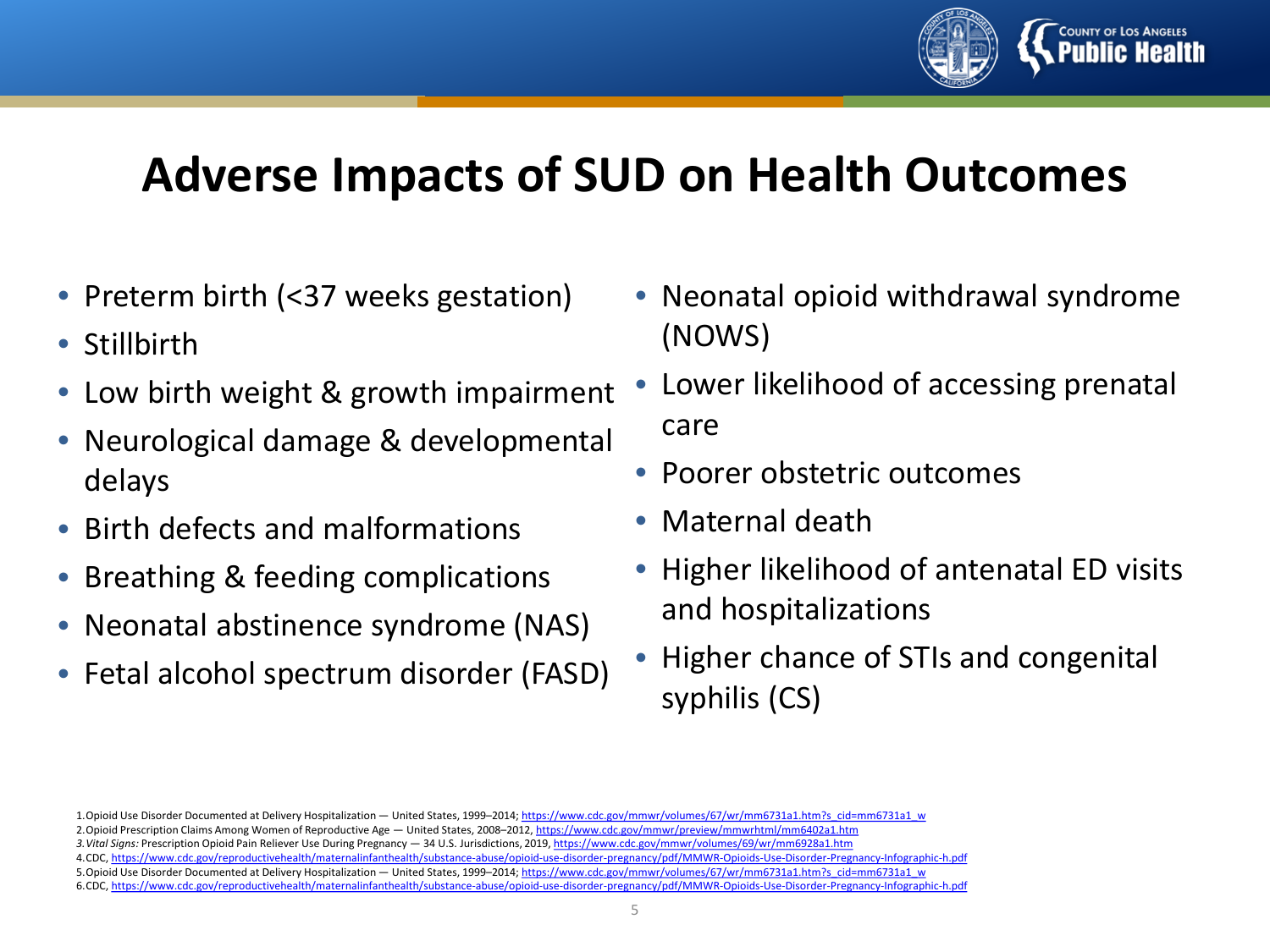

## **Number of Female Syphilis Cases and Congenital Syphilis Cases, Los Angeles County, 2006-20191**



Data are from STD Casewatch as of 07/05/2020 and excludes cases from Long Beach and Pasadena

Source: Division of HIV and STD Programs

<sup>&</sup>lt;sup>2</sup> 2018-2019 data are provisional due to reporting delay.<br><sup>3</sup> Syphilis among females of reproductive age (ages 15-44) including all cases staged as primary, secondary, early non-primary non-secondary (previously early lat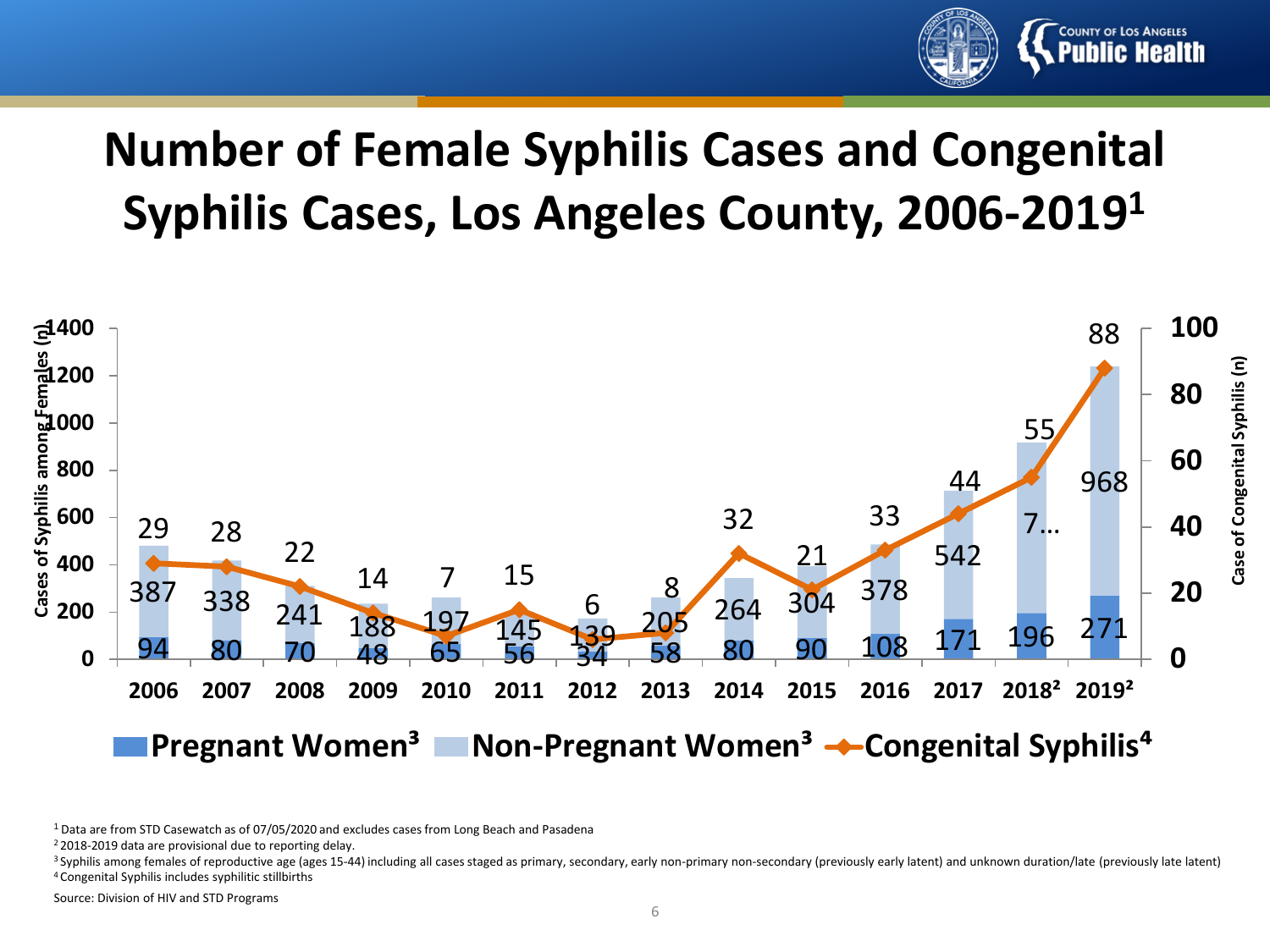

## **SUD, Pregnancy and Congenital Syphilis (CS) in Los Angeles County**

- **Preventable with early detection and timely treatment**
- High infant mortality rate (8-10%) likely to be stillborn
- Cases across all SPAs
- Strong correlation in women:
	- With a SUD
	- With Hx of mental illness
	- Experiencing homelessness
	- Hx of arrest
	- Who access prenatal care late, not at all or inconsistently
- Over 35% of infants born with CS are placed in the DCFS/foster care system due to maternal substance use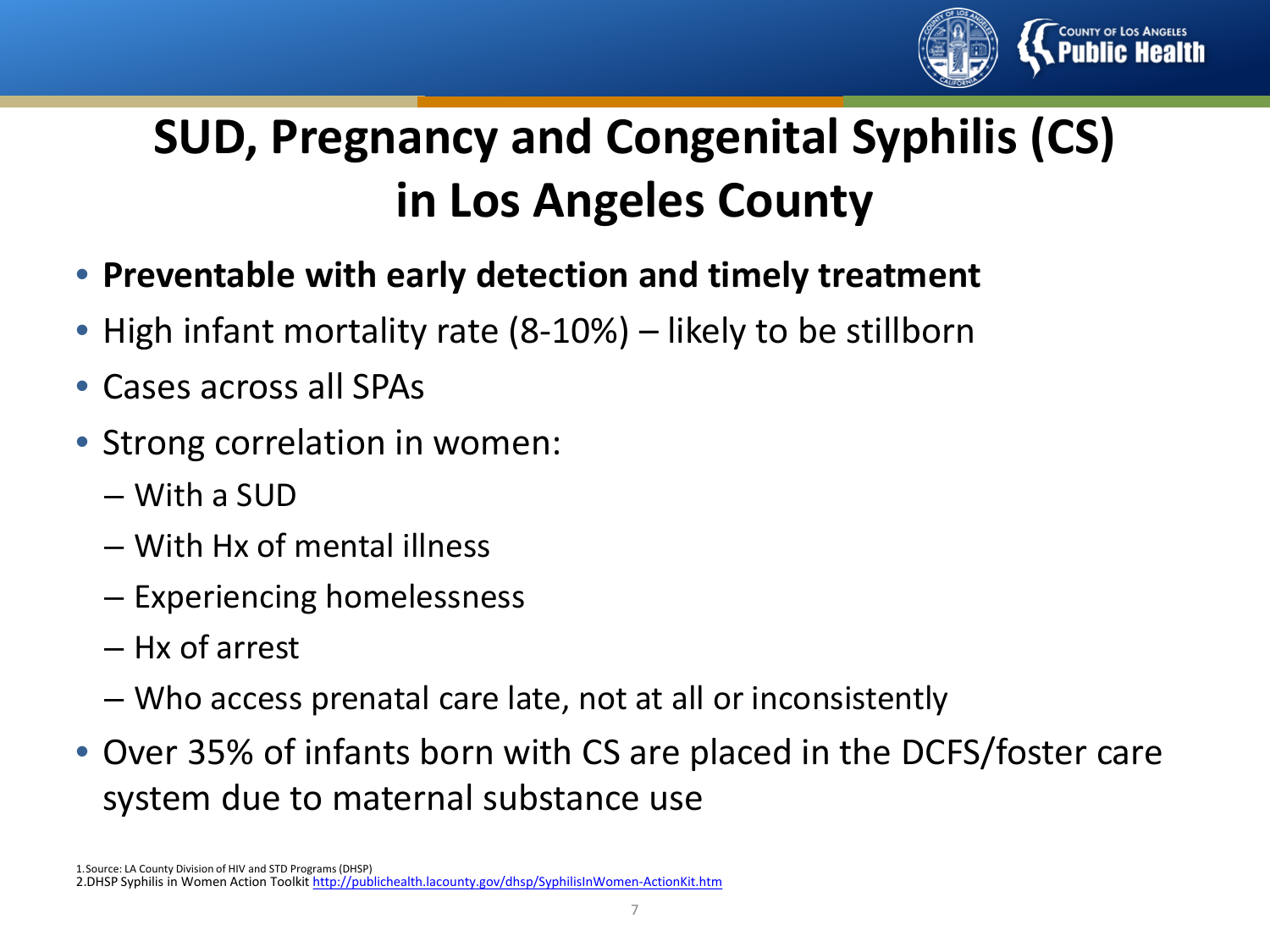

#### **2018 Maternal Characteristics (n=54)**

Drug Use During Pregnancy



- $M$  Meth+/+ opiates-heroin(7%) Meth Only+(67%)
- 
- $\blacksquare$  Cocaine + MJ(3%)  $\blacksquare$  MJ Only(3%)
- 
- No Drug use Unknown
- Meth+MJ(7%) Cocaine Only(3%)
	-
- Ectasy(3%) Yes,type unk(3%)
	-

#### **2019 Maternal Characteristics (n=88)**

Drug Use During Pregnancy



 $\blacksquare$  Meth+/+ opiates-heroin(9%)  $\blacksquare$  Meth Only+(48%)

- 
- $\blacksquare$  Cocaine + MJ(4%)  $\blacksquare$  MJ Only(12%)
- 
- No Drug use Unknown
- $\blacksquare$  Meth+MJ(17%)  $\blacksquare$  Cocaine Only(1%)
	-
- $\blacksquare$  Ectasy(0%)  $\blacksquare$  Yes,type unk(9%)
	-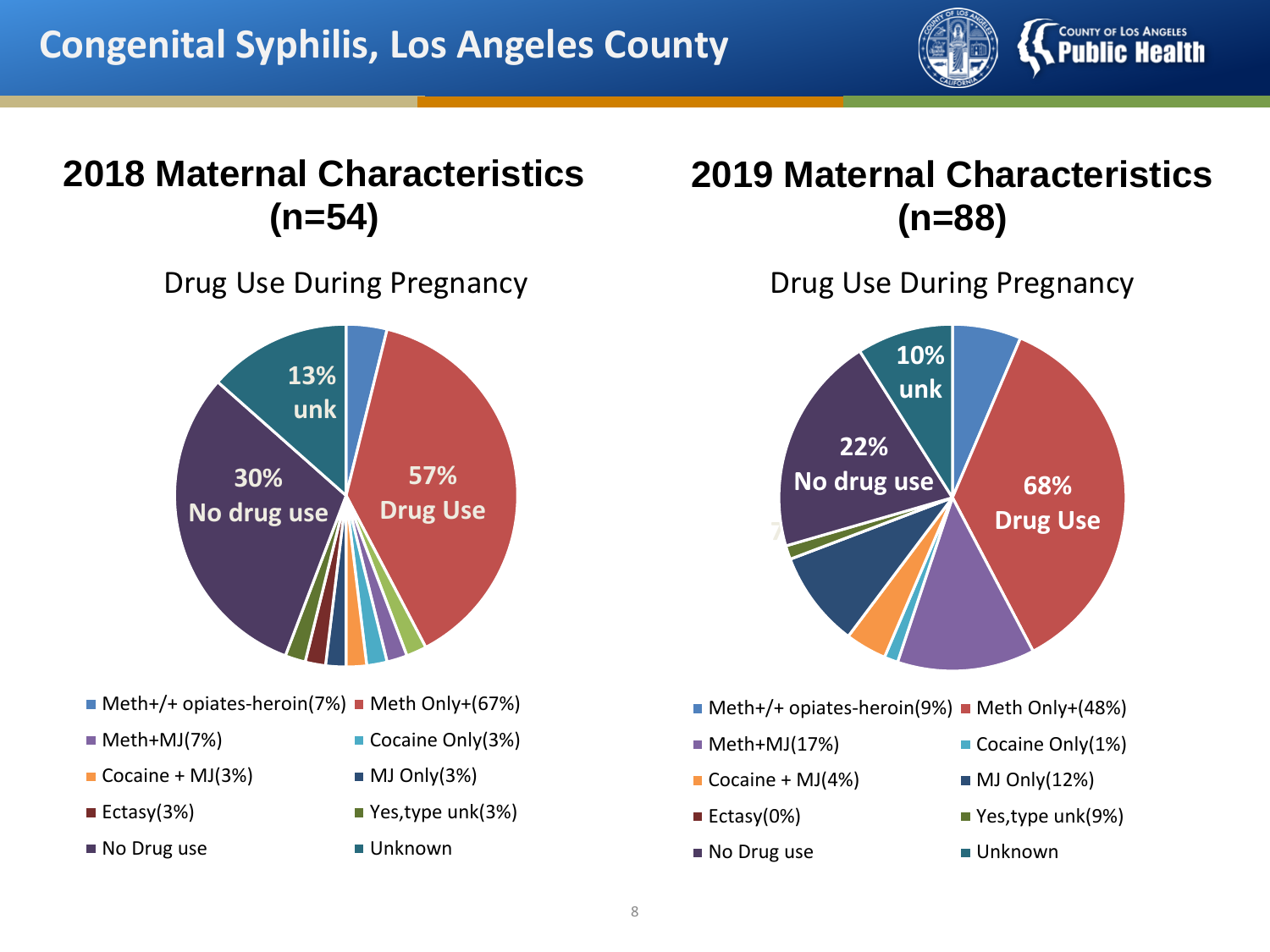

#### **Reproductive Health, Pregnancy and SUD**

#### **Bi-Directional Engagement = Greater Impact**

| <b>Reproductive</b><br>and Perinatal<br><b>Clinical Settings</b> | Routine screening for<br>substance use and SUDs<br>Linkages to SUD treatment<br>$\bullet$<br>and MAT                                         | • Standard of care                                                                                                    |
|------------------------------------------------------------------|----------------------------------------------------------------------------------------------------------------------------------------------|-----------------------------------------------------------------------------------------------------------------------|
| <b>SUD Treatment</b><br><b>Settings</b>                          | Routine pregnancy intention<br>$\bullet$<br>screening<br>Assessing for reproductive<br>health care needs<br>• Linkages to SRH/perinatal care | • Reduces missed<br>opportunities for care<br>Promotes prevention<br>$\bullet$<br><b>DPH</b> opportunity<br>$\bullet$ |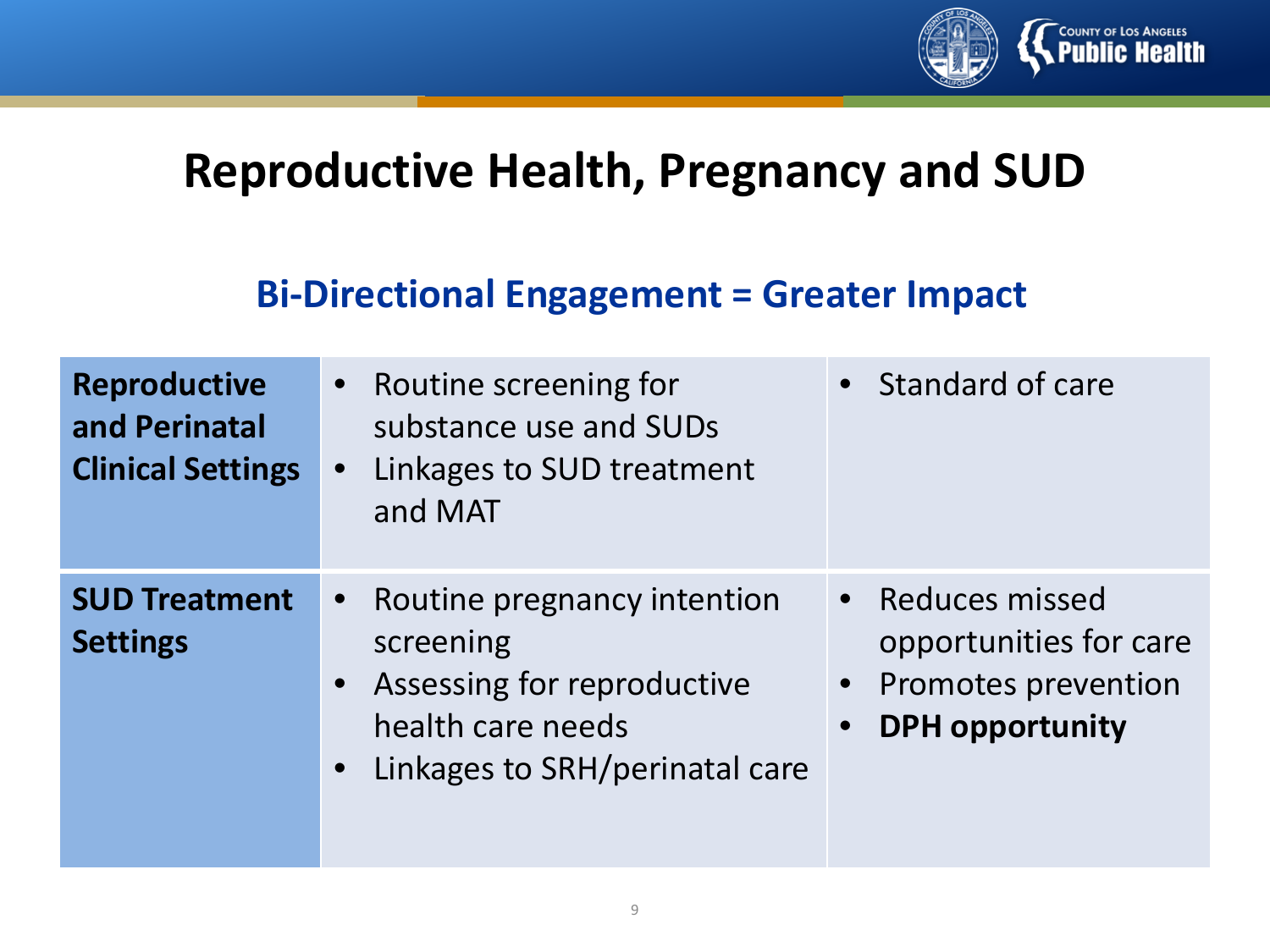

## **Integrating SRH into SUD Settings**

- Improves maternal and child health outcomes
- Streamlines access to needed care for high-risk populations
- Enhances quality, client-centered care in achieving reproductive goals/preferences
	- Preventing unintended pregnancy during treatment
	- Timely access to prenatal care and postpartum support
	- Offers women dealing with SUD an opportunity for self-efficacy and positive self-image
	- Improving SUD recovery outcomes
- Supports reproductive wellbeing and health equity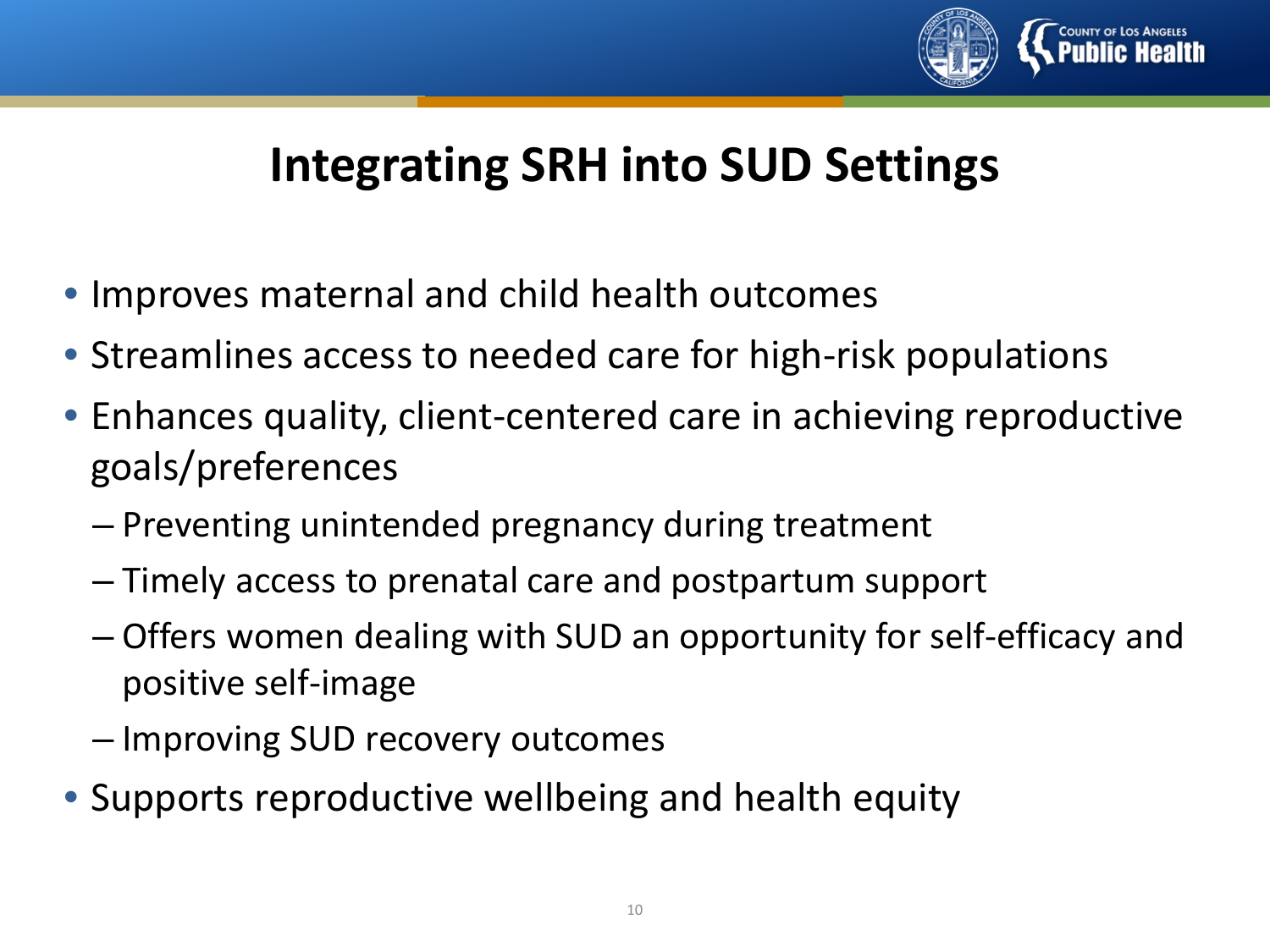**SAPC Served Women of Reproductive Age (18-50)**





Note: 931 reproductive women ages 18-50 served in both PPW and non-PPW networks Source: Los Angeles County California Outcome Measurement System (CalOMS) data. Substance Abuse Prevention and Control, Los Angeles County Department of Public Health.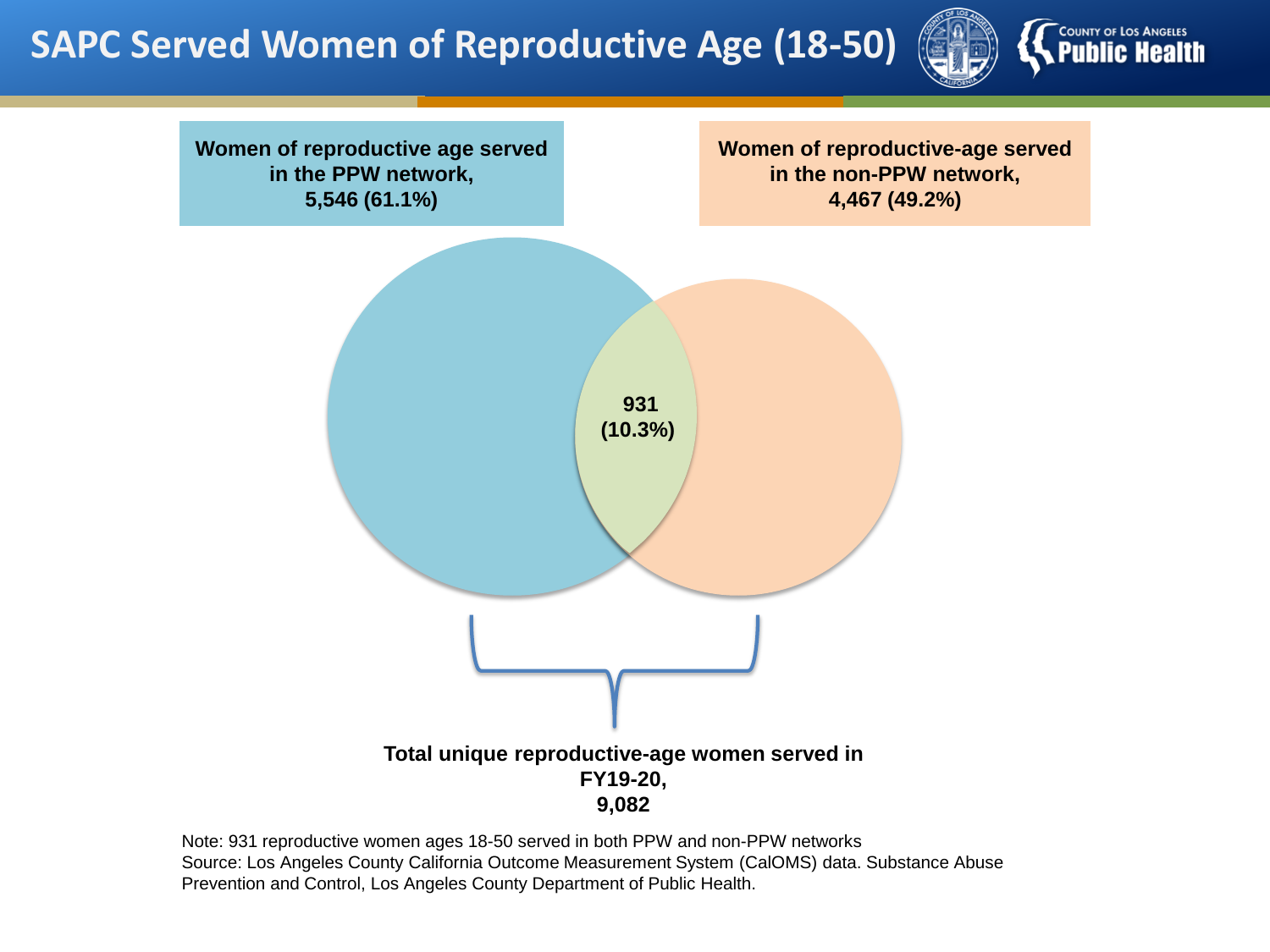#### **Race/Ethnicity**



#### **PPW Network**



**Non-PPW Network**



Source: Los Angeles County California Outcome Measurement System (CalOMS) data. Substance Abuse Prevention and Control, Los Angeles County Department of Public Health.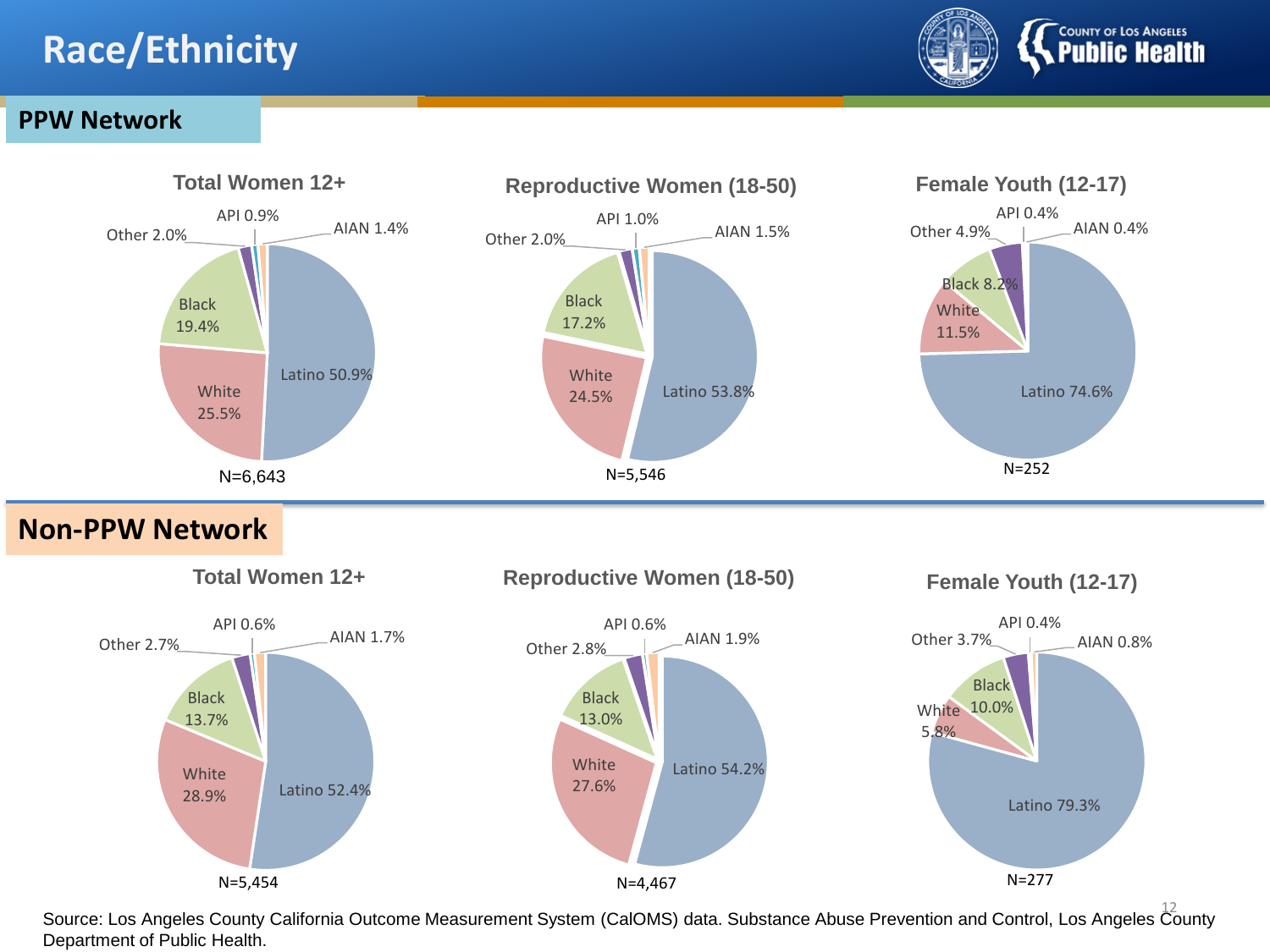



**FY19-20**

Prevention and Control, Los Angeles County Department of Public Health. Note: based on self-reports and non-missing values only. Source: Los Angeles County California Outcome Measurement System (CalOMS) data. Substance Abuse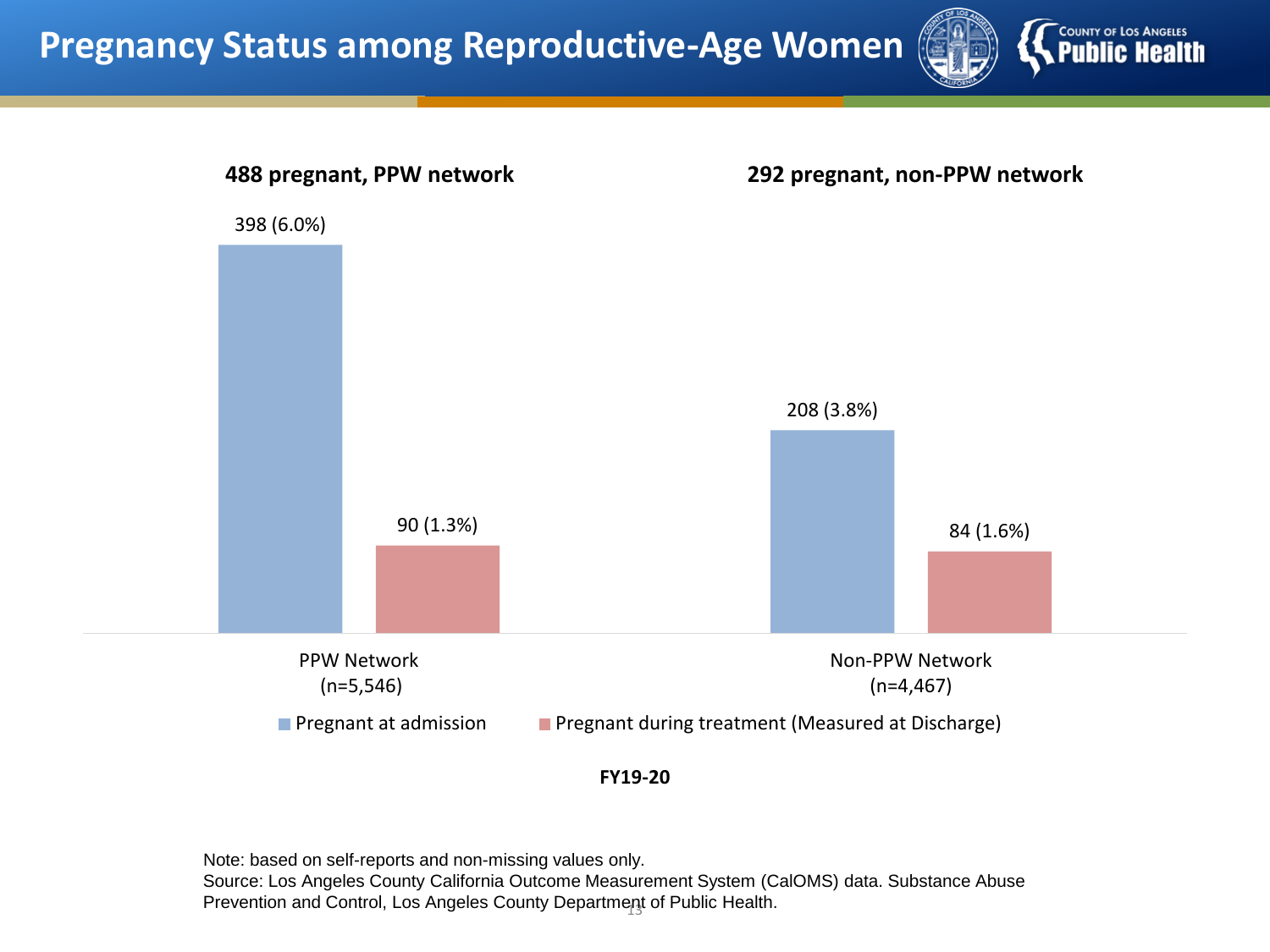



Note: based on self-reports and non-missing values only.

Source: Los Angeles County California Outcome Measurement System (CalOMS) data. Substance Abuse Prevention and Control, Los Angeles County Department of Public Health.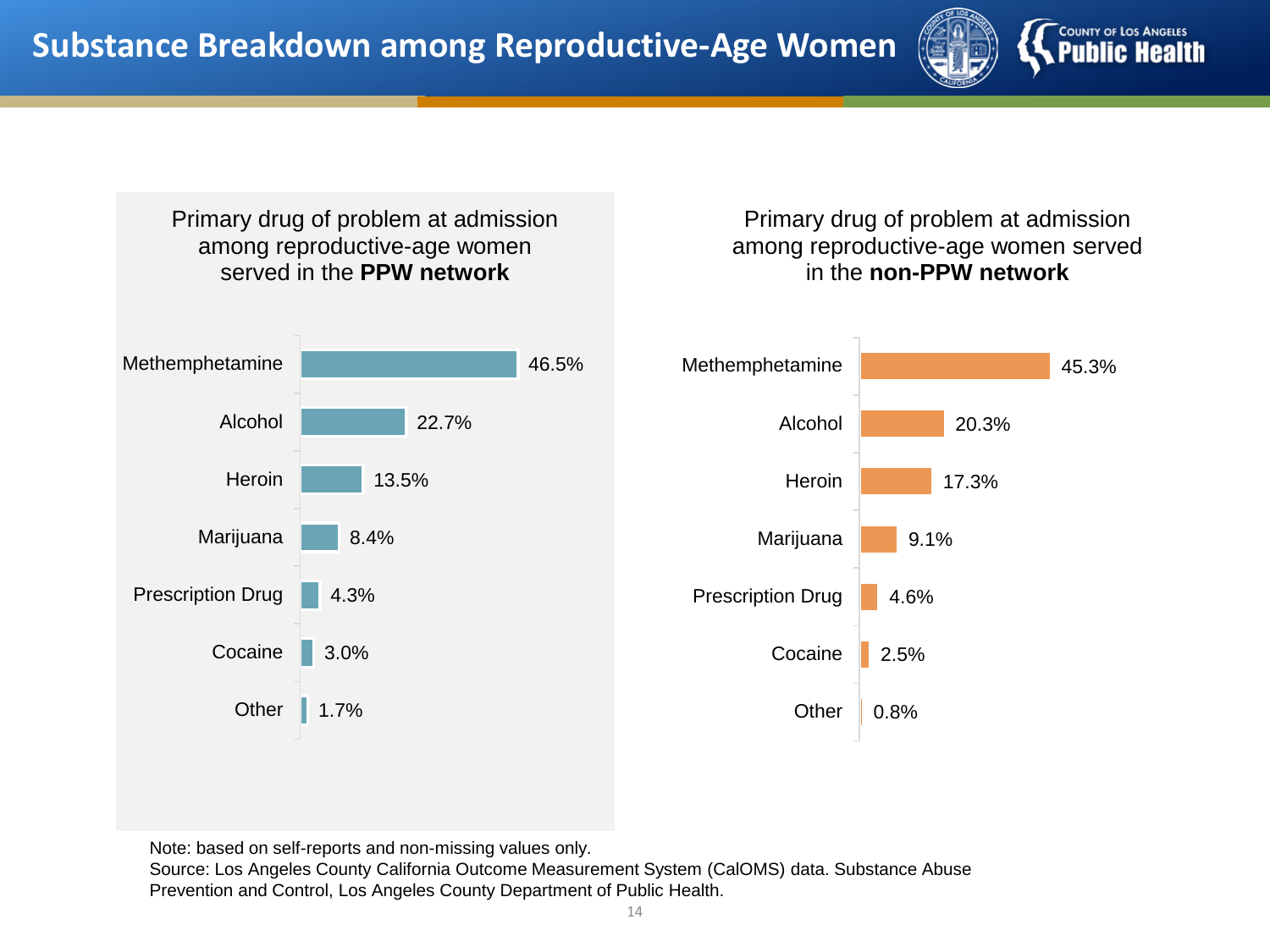

## **Guiding Principles of SRH Integration**

#### • **Reproductive health and freedom is a human right**

- Whether or not to become pregnant
- When to become pregnant
- How often and birth spacing
- **SRH is a core component of overall health, wellbeing and recovery**
- **SRH promotes prevention**
	- Must be integrated into SUD treatment
- **SRH addresses a spectrum of services for** *all* **people**
	- Regardless of age, gender and sexual orientation
- **SRH integration advances health, race and gender equity**
	- Aligns with reproductive justice principles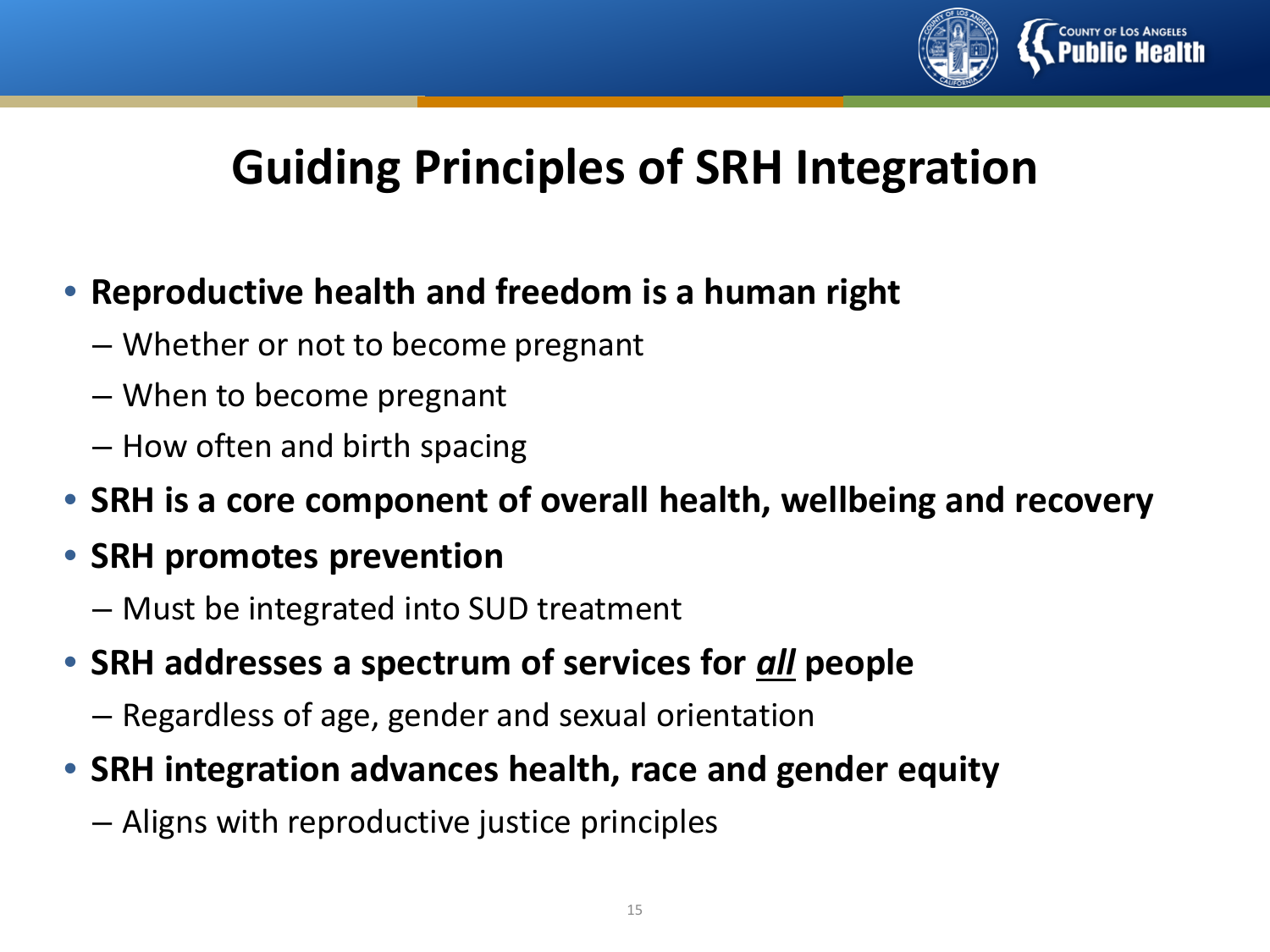

### **SUD and Adverse SRH Reflect the Social Realities of Women's Lives**



Fig. Diderichsen, et al. (2001).

1.World Health Organization Commission on Social Determinants of Health, Discussion Paper 20007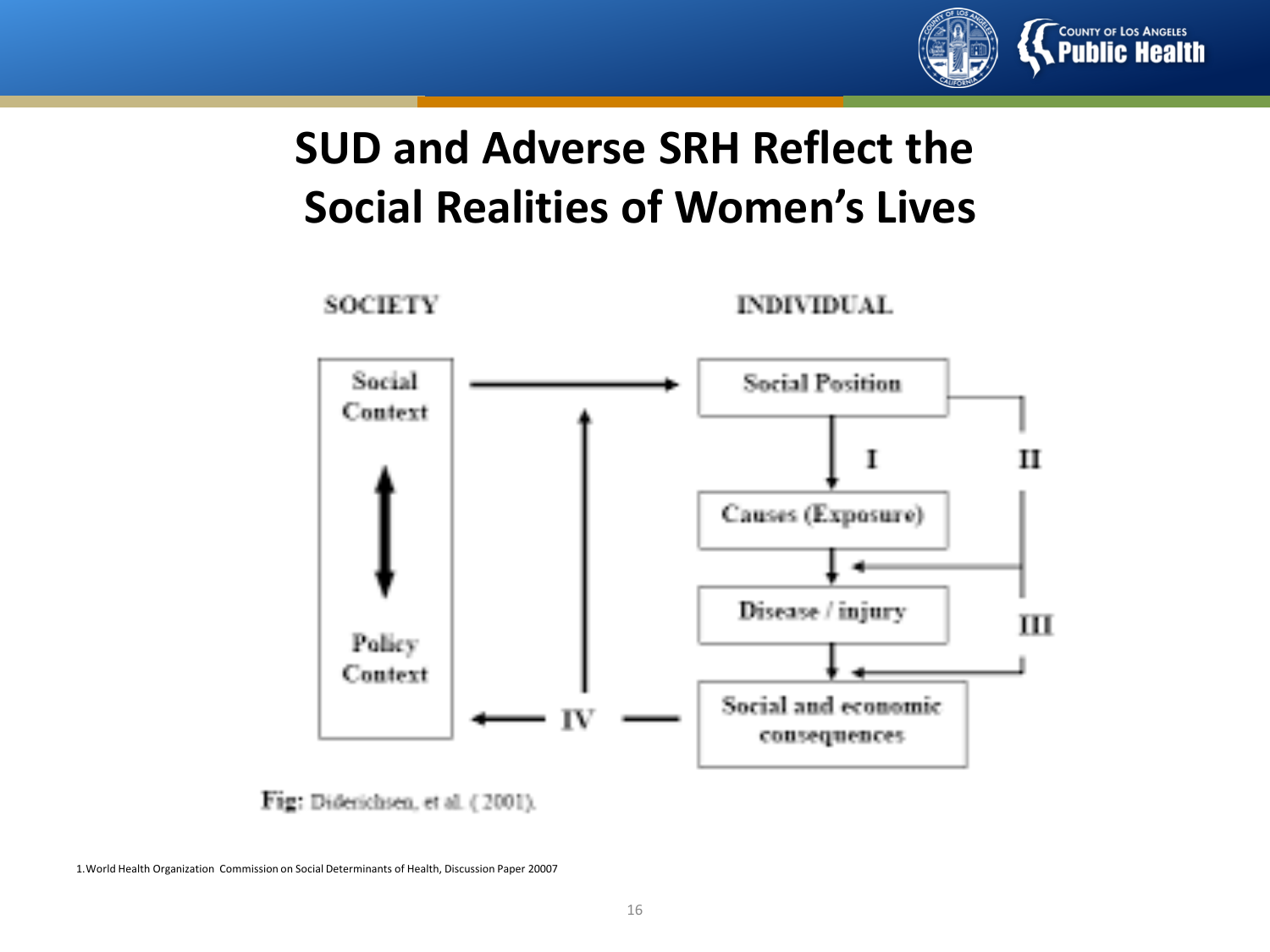

## **SUD Treatment during Pregnancy**

#### • **SUD treatment (including MAT) during pregnancy is highly effective**

- Reduction in preterm birth and low birth weight
- Stronger engagement in prenatal care and SUD treatment
- Reduced likelihood of overdose and death
- Platform for access to other support services
- **Pregnancy may help to better engage women in treatment** 
	- Although may not be widely accessed
	- May be more likely after delivery than before or during pregnancy
- The role of stigma and other barriers in non-engagement of Tx

<sup>1.</sup>The Prevalence and Impact of Substance Use Disorder and Treatment on Maternal Obstetric Experiences and Birth Outcomes among Singleton Deliveries in Massachusetts, <https://www.ncbi.nlm.nih.gov/pmc/articles/PMC5380534/>

<sup>2.</sup>Drug treatment utilization before, during and after pregnancy,<https://www.ncbi.nlm.nih.gov/pmc/articles/PMC3377323/>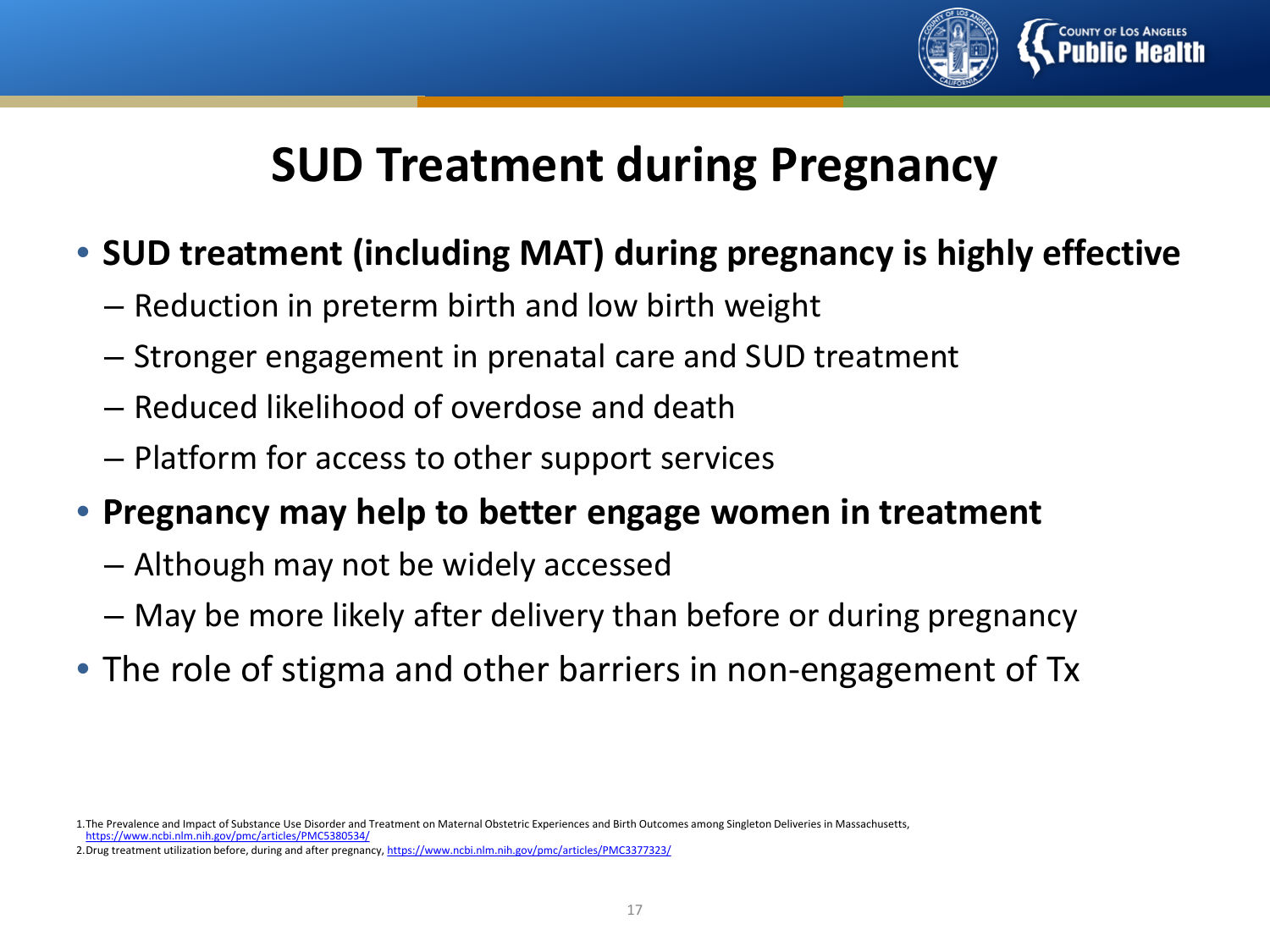

### **DPH Opportunities for Advancement**

- Priority to integrate SRH counseling and pregnancy intentionality within SUD treatment settings
	- Implementation of routine pregnancy intention screening
	- *"Would you like to become pregnant in the next year?"*
		- 661 screenings since May 2019
		- 177 trained (PPW and non-PPW providers, and SAPC staff)
	- Warm handoffs to trusted SRH/perinatal clinical providers
- African American Infant Maternal Mortality (AAIMM) initiative
- Continued training and technical assistance efforts

1.Routine pregnancy intention screening, such as One Key Question®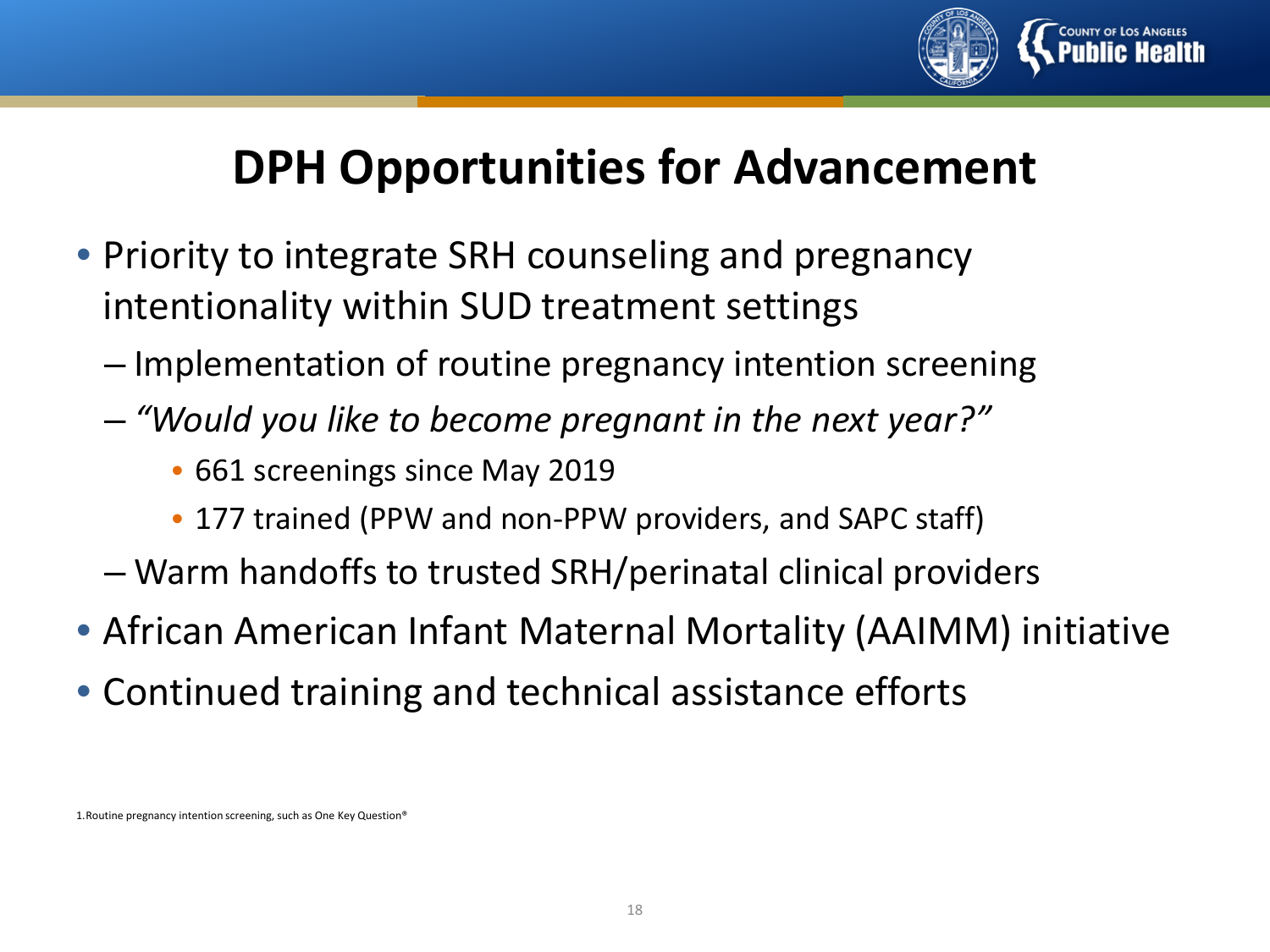

## **DPH Opportunities for Advancement**

- Greater investment across the treatment provider network
	- Prioritizing PPW network
	- Gradual expansion to the non-PPW network
- Bi-directional model with trusted partners
	- –Department of Health Services and MAMAs Neighborhood
- Embedding SRH guiding principles into SUD standards of care
	- Informed choice, not coercion
	- Respecting clients and their reproductive freedom
	- Ensuring unbiased, nonjudgmental, quality SRH counseling education and referrals